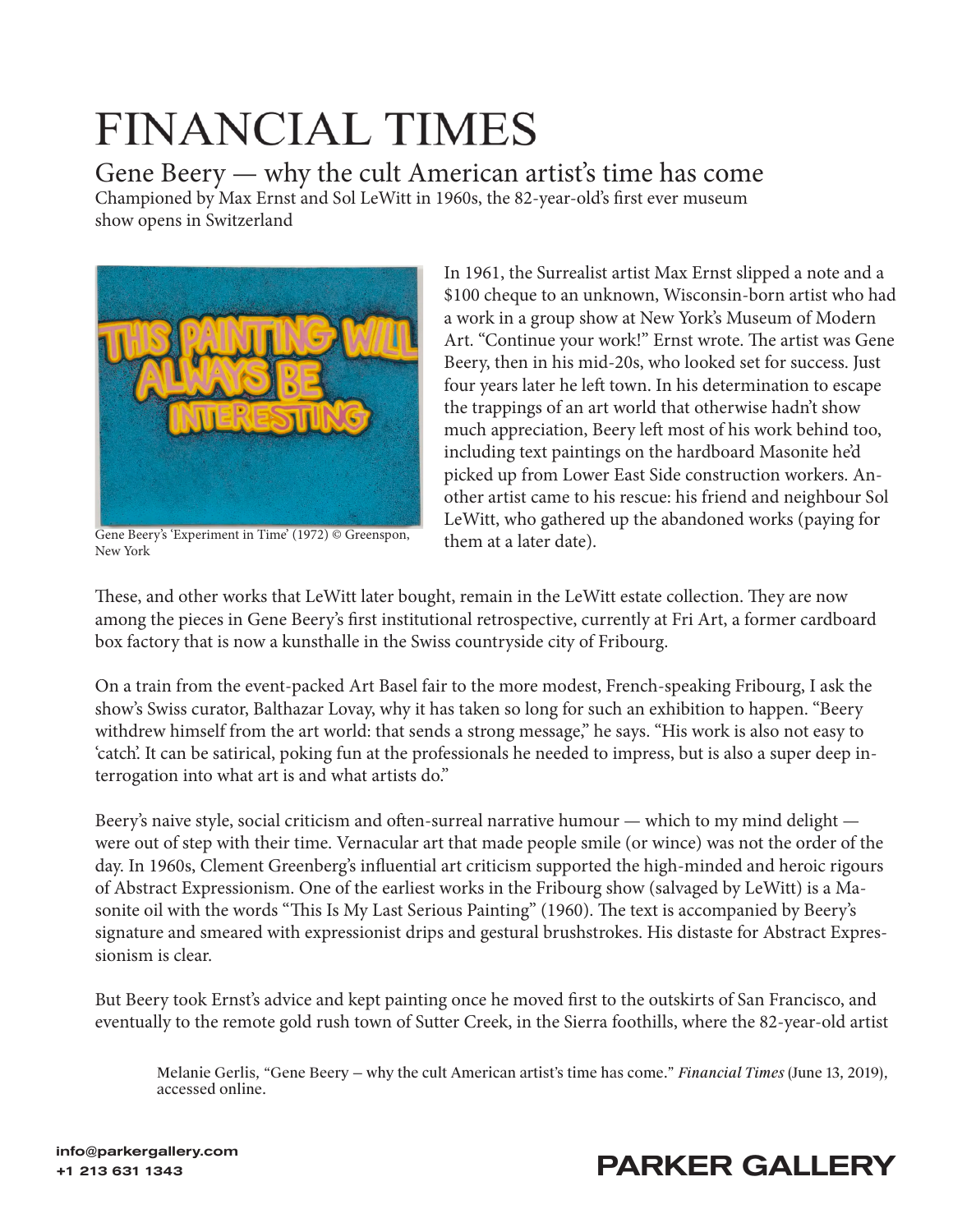still lives and works. He did take a pause — between 1976 and 1997 — when his focus was to bring in money for a growing family. Painting took a back seat as Beery took on gardening jobs, though he did produce about 30 self-published books during this period, some of which are included in a vitrine in the Fri Art show.



Gene Beery's 'Beauty' (c2000s) © Greenspon, New York

Before this, California's sunshine and hippy vibe injected colour and imagery into Beery's work. Bubble-writing and a children's book style characterise pieces made between 1965 and 1970, when the artist also worked as a taxi driver. These works include a touching painting called "I Love You" (1965), in which sound waves between a man's mouth and a woman's ear become visible and which was made for his adored wife Florence who died in 2015. Lovay isn't comfortable when I suggest that, visually, this was something of a Pop phase in Beery's life. "Pop was more about mass production and consumerism, and had a certain detachment, Beery's topics don't fit that mould." He concedes, though, that "Special Event" (1969), a work that brightly builds up the form of words in a birthday card, could be seen as "a sort of vernacular Pop".

Pop or not, these works seem the most commercial (not that Beery has had much of a market to date). But the artist seems more at home with his distinctive text paintings, now a dominant part of his output. "Some words are worth a thousand pictures," Beery says in an interview reproduced in the show's catalogue.

It seems the right moment for this work. What may have been out of time in 1960s America looks increasingly relevant today. Beery's recent "Life Stars" (2016), which assigns a 3.5/5 star-rating to "life", poignantly sums up how much of our critical thinking is now reduced to the likes of an online restaurant review.

When I look at his earlier works — with phrases such as "As Long As There Are Walls There Will Be Paintings!" (1986) and "This painting will always be interesting" (in his 1972 "Experiment in Time") — I can't help thinking about pieces on offer just 90 minutes away at Art Basel. The surreal, self-referential French artist Laure Prouvost, born in 1978 and currently representing her country at the Venice Biennale, comes most to mind. Her works such as "This sign is illegally here" (2018) and "Ideally here the floor would be

[Melanie Gerlis, "Gene Beery — why the cult American artist's time has come."](https://www.ft.com/content/3a675352-8dc2-11e9-b8cb-26a9caa9d67b) *Financial Times* (June 13, 2019), accessed online.

## +1 213 631 1343<br>+1 213 631 1343